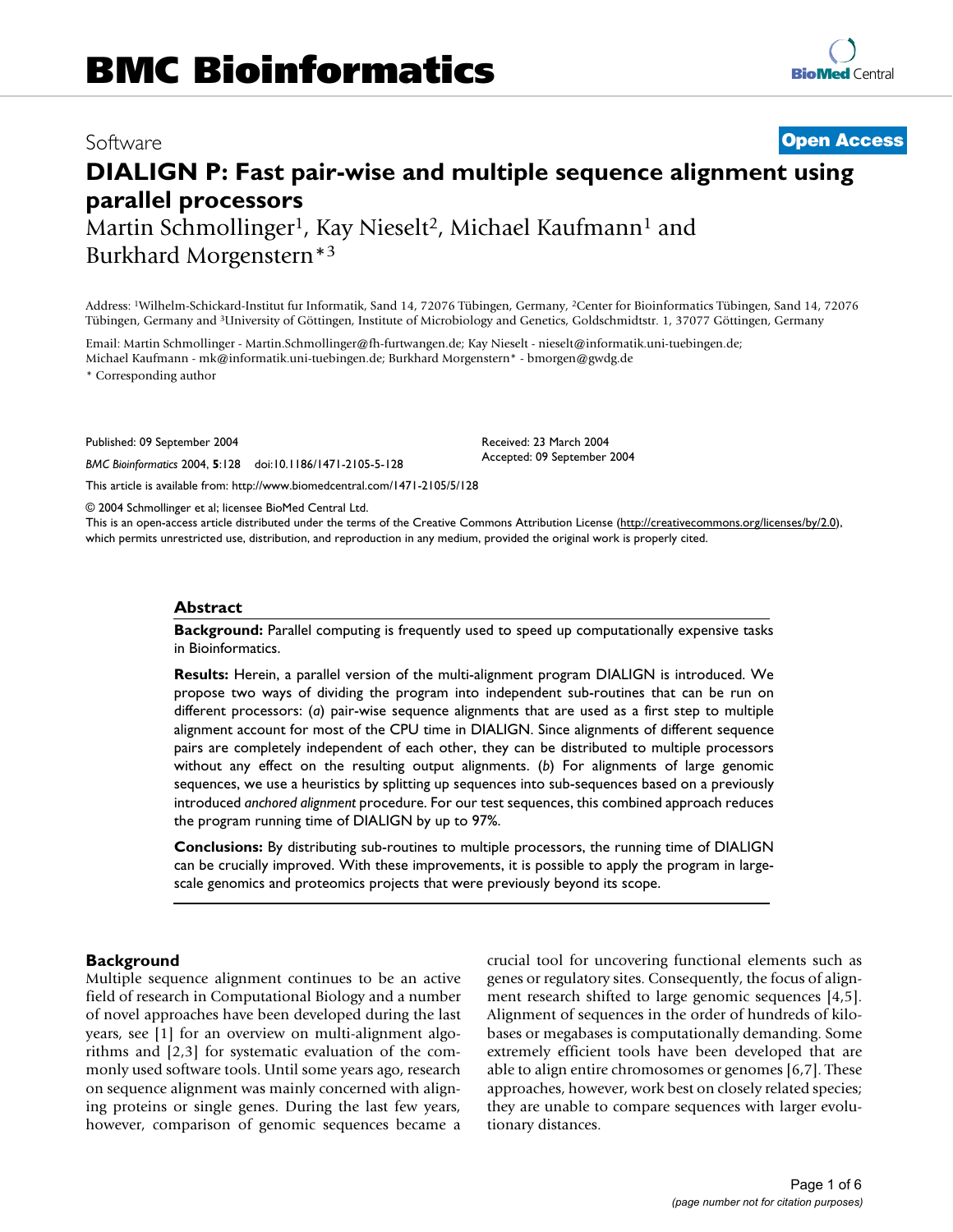DIALIGN [8] is a versatile tool for pair-wise and multiple alignment of nucleic acid and protein sequences. It combines global and local alignment features and is therefore particularly useful to align distantly related sequences sets sharing isolated local homologies. In a number of recent research projects DIALIGN has been used to align syntenic genomic sequences; some new program options have been implemented for this purpose [9]. Recent applications of DIALIGN in comparative genomics include detection of regulatory elements by multiple alignment [10- 14], phylogenetic studies [15,16] and identification of signature sequences to detect pathogenic viruses as part of the US biodefense program [17]. An independent study by Pollard *et al*. evaluated the capability of alignment programs to detect conserved non-coding sites in genomic sequences. These authors conclude that *DIALIGN can produce alignments with high coverage and sensitivity, as well as specificity to detect constrained sites* [3].

Though DIALIGN produces alignments of high quality, it is slower than alternative multi-alignment programs. Especially if large genomic sequences are to be aligned DIALIGN is far more time-consuming than the above mentioned specialized programs for genomic alignment. A recently introduced *anchored alignment* option [18] can be used to speed-up the program, but even with this improvement DIALIGN is still slower than alternative software tools. Parallel computing has been used by various researchers in order to improve the running time of computationally expensive alignment procedures, see for example [19-21]. Herein, we introduce a parallel version of DIALIGN. We apply two different strategies to distribute sub-routines to multiple processors. In our test examples, the running time of DIALIGN could be reduced by up to 94.5 % for multiple protein alignment and by up to 97.5 % for alignment of large genomic sequences.

#### **Implementation** *Parallel multiple alignment*

For multiple alignment, the DIALIGN algorithm works as follows: in a first step, all respective optimal pair-wise alignments are carried out. This means that, for each pair of input sequences, a *chain* of local *fragment alignments* with maximum total *weight score* is identified. A *fragment* or *fragment alignment* is defined as an un-gapped local pair-wise alignment, and the *weight score* of such a fragment is calculated based on a P-value i.e. on the probability of its random occurrence, see [8] for a detailed explanation of this approach. The chaining algorithm that identifies a fragment chain with maximum total weigth is described in [22].

For a set of *N* input sequences,  $N \times (N - 1)/2$  pair-wise alignments are to be calculated; fragments contained in these pair-wise alignments are then used to build up a

multiple alignment in greedy fashion. If the maximum sequence length is bounded by some constant, the timecomplexity of this algorithm as a function of the number *N* of sequences is as follows: Performing all pair-wise alignments takes  $O(N^2)$  time. During the greedy procedure, *O*(*N*) independent fragments can be included into the multiple alignment; additional fragments would be either inconsistent or already contained in the existing multiple alignment. Accepting a single fragment takes *O*(*N*2) time since for each accepted fragment, so-called *consistency* frontiers are to be updated. These frontiers are used to decide if subsequent fragments are consistent with previously accepted fragments. Thus, the worst-case time complexity of our multi-alignment algorithm is *O*(*N*3). Test runs with real data show, however, that the real timecomplexity is something between quadratic and cubic, see [23] for a detailed analysis of the complexity and running time of our algorithm.

The current version of DIALIGN uses an efficient algorithm to update the consistency frontiers. This means that, although performing all pair-wise alignments has a lower theoretical time complexity than processing the fragments from these alignments in the greedy algorithm, for realistic data sets most of the CPU time is spent on the pair-wise alignments. For example, for a set of 20 protein sequences with an average length of 367 amino acid residues, as much as 97.4 % of the CPU time is used to perform the 20 × 19/2 = 190 pair-wise alignments. However, the *relative* proportion of CPU time used for pair-wise alignments *decreases* with the number of input sequences, as can be expected from the above theoretical considerations.

The pair-wise alignments that are calculated as the first step of the multi-alignment procedure are completely independent of each other. Thus, it is obvious that the total program running time can be crucially reduced by running these procedures on parallel processors. Here, an important point is to distribute the work load evenly to the different processors in order to minimize the total program running time. To this end, our algorithm first estimates the running time for each pair-wise alignment as a function of the sequence length. As outlined in [22], the running time of DIALIGN for pair-wise alignment is proportional to the product of the sequence lengths. Based on this estimate, the algorithm distributes the  $N \times (N-1)/2$ pair-wise alignments to the available processors in order to balance the work load. Here, we are using a greedy algorithm to find a satisfactory work-load distribution in reasonable time: we first assign a processor to the pair-wise alignment with the longest expected running time, then assign a processor to the second-largest pairwise alignment etc.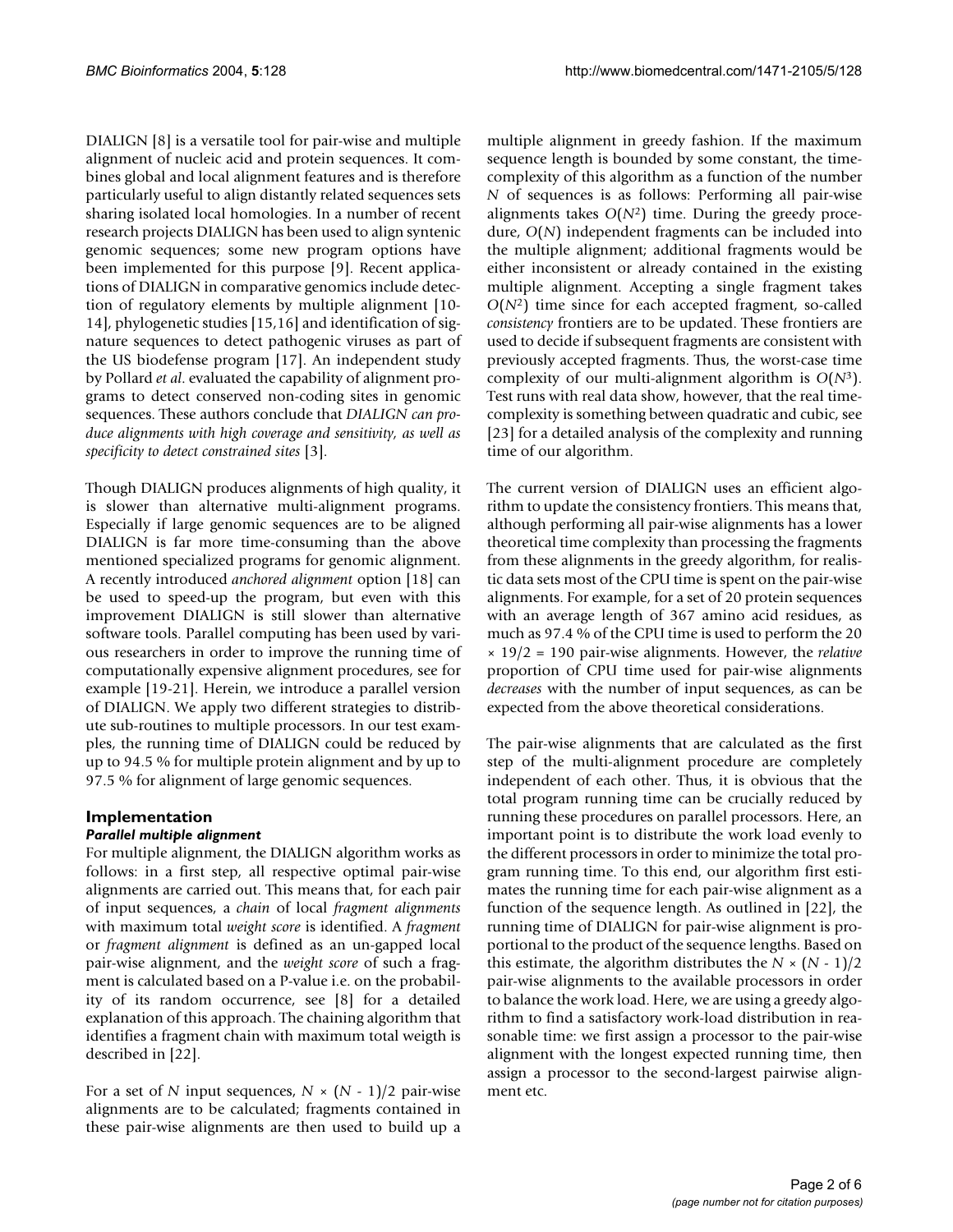#### *Alignment of large genomic sequences*

The quadratic time complexity of the original DI ALIGN algorithm for pair-wise alignment is clearly not efficient enough to align large genomic sequences. To improve the running time of DIALIGN for long sequences, an *anchored alignment* procedure has recently been implemented [18,24]. For our parallel approach, we use the fast local alignment tool *CHAOS* to identify a *chain* of high-scoring local alignments for each pair of input sequences [http://](http://www.stanford.edu/~brudno/chaos/) [www.stanford.edu/~brudno/chaos/](http://www.stanford.edu/~brudno/chaos/). To select a *consistent* sub-set of these local alignments, a greedy algorithm is used, see [18] for details.

CHAOS uses a *trie* data structure to identify pairs of segments with a user-defined upper bound on the number of mismatches per segment pair. It defines a local alignment as a *chain* of such gap-free local alignments that are located within a certain distance from each other. Finally, the algorithm returns an optimal chain of such local alignments. After the consistency check, these alignments are used by our algorithm to define *anchor points* in order to narrow down the search space for the final pair-wise alignment procedure that is performed by DIALIGN as explained in [18].

To be precise, an anchor point is a pair of segments, one segment from each of the two input sequences; this way each position in the first segment is assigned to the respective position in the second segment. If a residue *x* is assigned to a residue *y* through one of the anchor points, this means that *x* is the *only* residue that can be aligned with *y* in the final output alignment. Whether or not *x* and *y* will be aligned depends on the degree of local sequence similarity that DIALIGN detects. Moreover, all residues to the left of *x* can be aligned only with residues to the left of *y* and vice versa, see Figure [1](#page-3-0). The algorithm then returns an optimal alignment, i.e. a chain of fragments with maximum total weight score respecting the constraints imposed by the selected anchor points. Note that, if all anchor points are consistent with the optimal *nonanchored* alignment, then the result of the anchored alignment procedure will necessarily be the same as for the non-anchored procedure. In particular, this is the case if all anchor points are *part* of the optimal non-anchored alignment.

In the present study, we use selected anchor points as *cutting positions* to split the input sequences into smaller *subsequences*, and we reduce the program running time for DIALIGN by aligning these sub-sequences *independently* on multiple processors. This procedure is related to Stoye's well-known *divide-and-conquer* approach to multiple alignment [25] and to the linear-space algorithm for pair-wise alignment proposed by Hirschberg [26].

It should be mentioned that, unlike the above outlined anchoring procedure, distributing sub-alignments to multiple processors may well affect the resulting output alignments, even if the selected cut positions are consistent with the optimal alignment. No matter how well our anchoring positions are chosen, we can generally not expect the optimal alignments of our sub-sequences to coincide with the optimal alignment of the original input sequences The reason for this behaviour is that DIALIGN uses a *non-additive* weighting function *w* for segment pairs (fragments). If a large fragment *f* is split into two smaller sub-fragments  $f_1$ ,  $f_2$ , the sum  $w(f_1) + w(f_2)$  is, in general, lower than the original weight *w*(*f*), see [8]. As demonstrated in Figure [1,](#page-3-0) concatenating alignments of subsequences may or may not result in the optimal alignment that would be returned by the naive alignment procedure or by the anchored procedure if anchor points are selected appropriately. Thus, special care has to be taken in selecting appropriate sub-sequences. In particular, the number of splits should not be too high as every split can possibly reduce the quality of the output alignment.

To reduce the total running time of the alignment procedure as far as possible, our algorithm distributes the subsequence alignments evenly to the available processors. At the same time, it minimizes the loss of alignment quality that may be caused by splitting the sequences into too many subsequences. To this end, we first identify a chain of anchor points using CHAOS. The program then divides the sequences at every anchor point, thereby producing a large set S1 of pairs of relatively small sub-sequences. The running time for each of the corresponding sub-alignments is estimated as described above. Using these estimates, the sub-sequences in S1 are concatenated in such a way that a set S2 of larger sub-sequences is obtained that can still be evenly distributed to the available processors. Here again, we use a greedy approach to assign processors to sub-alignments. As a result, our algorithm minimizes the program running time by balancing the work load among the processors while it maximizes the length of the aligned sub-sequences, thereby reducing the possible loss of alignment quality.

## *Computer resources*

We decided to use the message-passing interface (MPI) [27,28] for our work. Efficient MPI libraries are available for all supercomputing systems, and also for casual workstation pools. The results reported in the next section were achieved by experimental tests made on the Kepler-Cluster [University of Tübingen (SFB-382, [http://](http://kepler.sfb382-zdv.uni-tuebingen.de/) [kepler.sfb382-zdv.uni-tuebingen.de/\)](http://kepler.sfb382-zdv.uni-tuebingen.de/) that is a Linux-SMP cluster with two Pentium III processors (650 MHz) and 1 GB main memory per node. The nodes are connected by a Myrinet 1.28 GBit/s switched LAN. The software was also compiled and tested on a Sun fire with 8 processors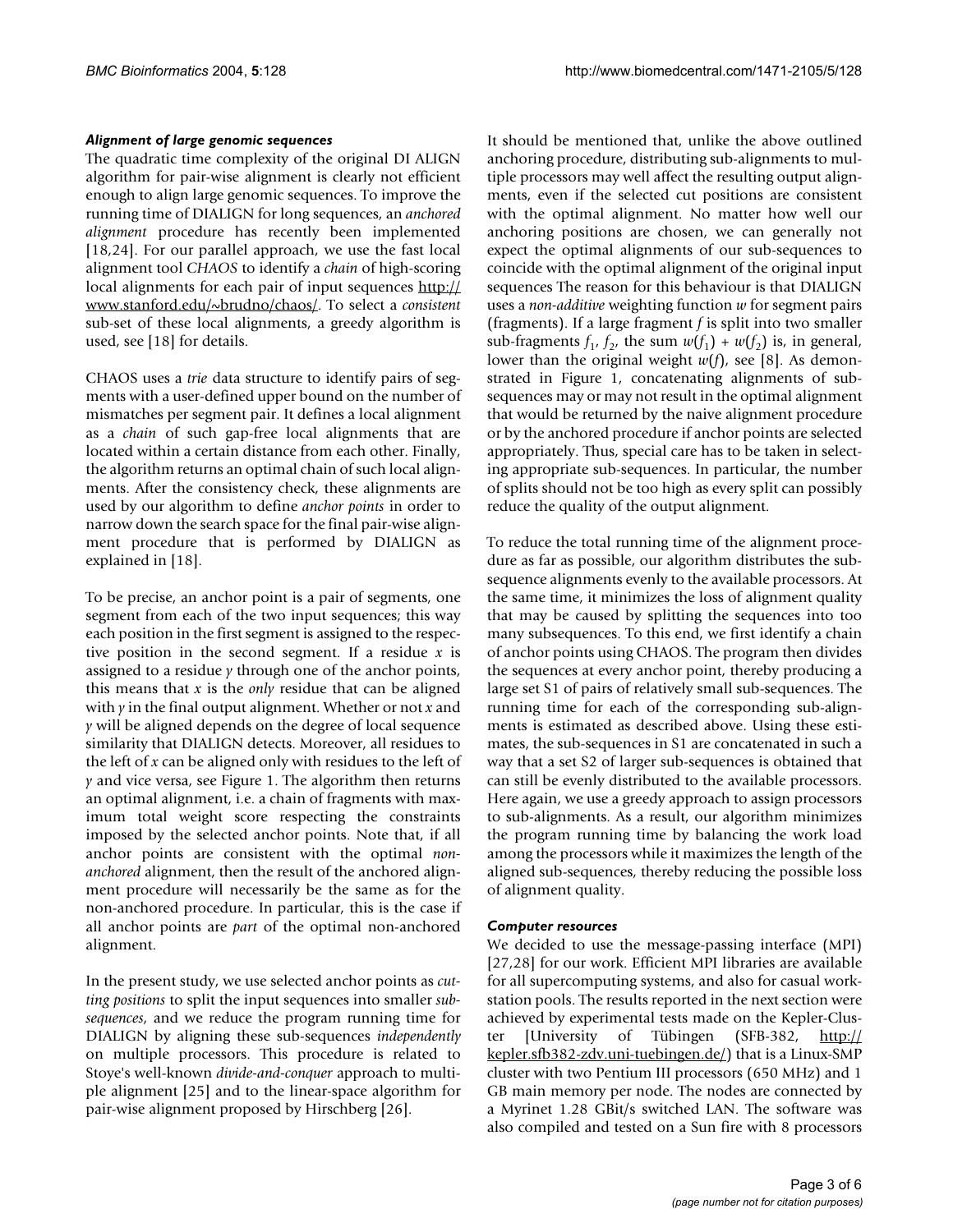<span id="page-3-0"></span>

## Anchored alignment and parallel computation of **Figure 1** sub-alignments for pair-wise sequence comparison

**Anchored alignment and parallel computation of sub-alignments for pair-wise sequence comparison.** (*a*) Unconstrained alignment: an optimal chain of fragments *f*1, *f*2, *f*3 is identified in the comparison matrix spanned by input sequences *S*<sub>1</sub> and *S*<sub>2</sub>. (*b*) Anchored alignment: an anchor point ( $A_1$ ,  $A_2$ ) is defined prior to the alignment procedure, and an optimal chain of fragments is searched under the constraints imposed by this anchor. That is, residues to the left of  $A_1$  can be aligned only to residues to the left of A<sub>2</sub> and vice versa, so the alignment search space is reduced by a factor of 2. If anchor point (A<sub>1</sub>, A<sub>2</sub>) is con*sistent* with the optimal un-constrained alignment as shown in (*a*), the constraints imposed by this anchor point do not affect the resulting alignment, so exactly the same fragment chain *f*1, *f*2, *f*3 is obtained. (*c*) In the *parallel* aligment procedure, sequence  $S_1$  and  $S_2$  are split into sub-sequences  $\ S_1'$  ,  $\ S_1''$  and  $\ S_2'$  ,  $\ S_2''$  , respectively, where the anchor point (A<sub>1</sub>, A<sub>2</sub>) defines the exact cutting-position. Alignments of  $\ S_1'$  and  $\ S_2'$  and of  $\ S_1''$  and  $\ S_2''$  are calculated independently, and concatenated to obtain an output alignment of S<sub>1</sub> and S<sub>2</sub>. In (c), the obtimal sub-alignments involve fragments  $f_2'$  and  $f_2''$  which are sub-fragments of  $f_2$ contained in the un-constrained alignment. In this case, the resulting final alignment of sequences S<sub>1</sub> and S<sub>2</sub> is therefore the same as the un-constrained one in example (*a*). Note, however, that the scoring function *w* for fragments is *not additive* and we may have, for example,  $\;w(\,f'_2\,)+w(\,f''_2)\!<\!w(\,f_2\,)\;.$  Therefore, even if anchor point (A<sub>1</sub>, A<sub>2</sub>) is consistent with the optimal un-constrained alignment, there is no guarantee that concatenating optimal sub-alignments yields the same alignment as the un-constrained alignment of the input sequences  $S_1$  and  $S_2$ . The algorithm may end up with a situation as shown in example (*d*) where the parallel alignment procedure leads to a different output alignment.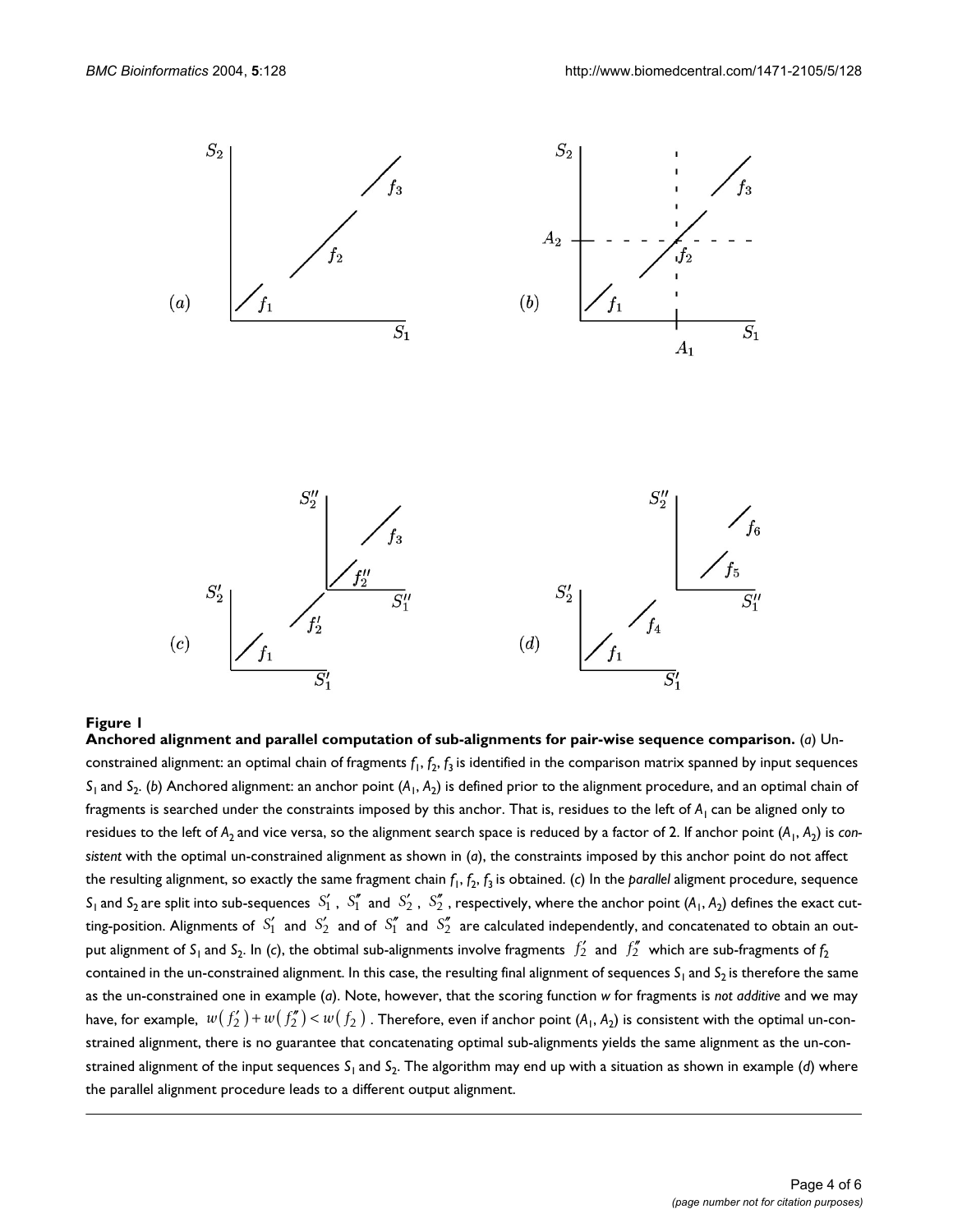| Þ  | 20 sequences |                | 55 sequences |                | 100 sequences |               |
|----|--------------|----------------|--------------|----------------|---------------|---------------|
|    | time (sec)   | speed-up       | time (sec)   | speed-up       | time (sec)    | speed-up      |
|    | 37.69        |                | 334.17       |                | 1283.80       |               |
|    | 10.40        | 3.62(72.41%)   | 104.61       | 3.19 (68.70%)  | 552.68        | 2.32 (56.95%) |
| 8  | 5.93         | 6.36(84.27%)   | 65.69        | 5.09 (80.34%)  | 421.69        | 3.04(67.15%)  |
| 16 | 3.57         | 10.56 (90.53%) | 46.25        | 7.23 (86.16%)  | 359.50        | 3.57 (72.00%) |
| 32 | 2.65         | 14.22 (92.97%) | 36.92        | 9.05 (88.95%)  | 332.22        | 3.86 (74.12%) |
| 64 | 1.95         | 19.32 (94.82%) | 30.74        | 10.87 (90.80%) | 309.43        | 4.15 (75.90%) |

<span id="page-4-0"></span>Table 1: Test results for three data sets using different numbers of processors  $p$  Running time of the parallelized version of DIALIGN **on protein sequences (average length: 381 residues) using different numbers** *p* **of processors. The values for** *p* **= 1 are measured with DIALIGN, the others with ParDIALIGN. All running times in the table are the fastest achieved values of several runs. The speed-up value is defined as the time needed for** *p* **= 1 divided by the time for ParDIALIGN. The percentages show the reduction of the time with respect to the sequential version of DIALIGN.**

and on an ordinary Linux-based workstation pool that generally exists in every institute.

# **Results and conclusion**

The performance of existing multi-alignment software has been evaluated in detail. All programs have been extensively tested by their authors; in addition several independent studies have been carried out using numerous sets of real and artificial benchmark data. The quality of multiple-protein-alignment programs including DIA-LIGN has been systematically studied by Thompson *at al*. [29] and by Lassmann and Sonnhammer [2]. The ability of multi-alignment tools to detect conserved patterns in *genomic* sequences has recently been investigated by Pollard *et al*. [3]. Since the goal of the present study is to speed-up an *existing* approach, we do not evaluate the *quality* of the produced output alignments; the ability of our software to produce biologically meaningful alignments under various conditions has been evaluated in the above cited papers. Herein, we compare the *running time* of our parallel software to the original serial version of the program.

As a first test example, we aligned sets of proteins with 20, 55, and 100 sequences, respectively. The program distributed the pair-wise alignments to different processors as described in section. Table [1](#page-4-0) shows running time and speed-up for different numbers *p* of processors. Using 64 processors, the running time for these data sets can be reduced by 94.82%, 90.80% and 75.90%, respectively, compared to the serial running time. The observed differences in the relative speed-up are due to the different proportion of CPU time that is spent on the pairwise alignments, see [23]. The larger this proportion is, the higher is the relative speed-up that can be achieved by running these procedures on parallel processors (Amdahl's law [30]). Further improvements in program

running time should be possible by parallelizing other parts of the algorithm such as fragment sorting and consistency calculations during assembly of the multiple alignment [23].

Next, we looked at the improvement of program running time that can be achieved for large genomic sequences using the algorithm described in section. As a test example, we used a set of three syntenic genomic sequences from mouse, rat and human. Each of these sequences is around 1 MB in length. The program CHAOS identified a total of 15,818 anchor points; 4,294 for human/mouse, 4,072 for human/rat and 7,452 for mouse/rat. Most of these anchor points were consistent with each other, only 121 out of the 15,818 anchor points had to be discarded because of consistency problems [18]. The consistent anchor points led to a set S1 containing 15,700 pairs of sub-sequences with an average length of 214 *bp* (note that, for each sequence pair, a chain of *n* anchor points divides the sequences into  $n + 1$  pairs of sub-sequences). These pairs of subsequences were concatenated to obtain a set S2 of larger sub-sequences that can be evenly distributed to the available processors.

Using CHAOS anchor points, the serial version of our program took  $267,574$  s = 74 h 19 m 34 s to compute the multiple alignment of our input sequences on a single processor of our cluster. We estimate that, without the anchoring option, the original DIALIGN program would have taken around three weeks to align these sequences. By contrast, the parallel version of the program with 64 processors took only  $6,583$  s = 1 h 49 m 43 s to align the same sequence set, corresponding to a running time improvement by 97.5 %. With a speed-up from more than three days to less than two hours, DIALIGN can now compute long-range multiple alignments of genomic sequences that were, until recently, far beyond its scope.